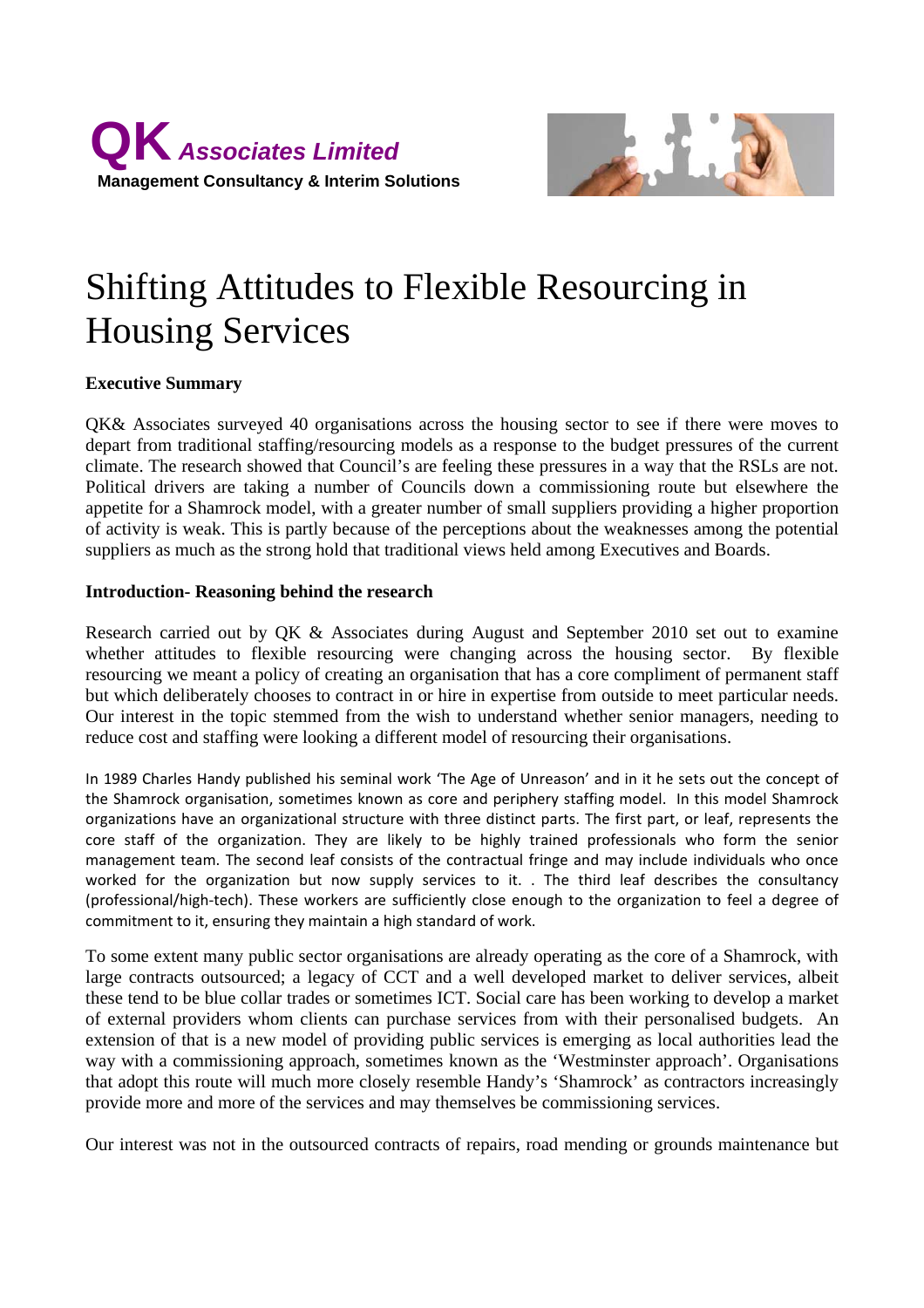



in the third leaf of the plant; the use of high tech/specialist knowledge workers. In 2004 Ashridge Business School and Chiumento Consulting carried out a study to explore levels of understanding about strategic resourcing and concluded that organisations are not taking a structured approach to creating a flexible managerial workforce. Our study in 2010 suggests that little has changed.

# **Traditional cultures**

Public sector housing has been a function of local authorities and housing associations; the latter whilst not local authorities have often adopted many of the cultural characteristics of local authorities. Essentially the characteristics of the bureaucracy are: official business is conducted with strict accordance to the rules, staff carry out work which is strictly delineated, they only have authority to carry out their individual assigned functions, they are part of a vertical hierarchy and are supervised by those above them in that hierarchy and everything is done in writing. In an organisation driven by rules and procedures the hierarchy has become a fixed and formal 'establishment' with those in ultimate control (Board or Councillors) of the organisation determining the number and remuneration of the posts within it. Managers therefore have little discretion about how they spend the resources. So the bureaucratic tradition has played a significant part in forming the predominant resourcing model of a fixed establishment staffed by full time or part time workers. Even those organisations with their routes in the charity sector have often adopted a culture more like the bureaucracies than like the private sector.

A further feature of the bureaucracy is that the organisation is governed by rules it does not set and its role is to implement those rules. Rafts of legislative requirements in housing have in recent years been bolstered by the hundredweights of KLOEs describing exactly how excellent organisations should operate. The blunt end of the regulation regime has been inspections with the authority of the Audit Commission coming out firmly against the overuse of consultants and interims.<sup>1</sup>

Combine the tradition of the bureaucratic culture with the power of Unions and the use of temporary staff can be even more challenging. The Unions want the organisation to employ full time permanent workers who they can recruit and who will enjoy the full benefits of the package they have negotiated; salary, holidays, sick pay, pension. This preserves the status quo.

# **Time for a change?**

Many organisations have a significant investment in preserving the current situation. .

 However, 2010 is an unprecedented where public bodies face new challenges and the era of growth in government is currently at an end. The Audit commission and TSA abolished, seemingly, overnight. There are anticipated public sector budgets cuts on an unprecedented scale and there are challenges to the status quo every day. Solutions to the funding reductions in public sector will need to be radical and embrace new ways of doing things. This feels like a new world where new thinking will need to flourish – shared Chief Executives, London Boroughs combining to create super- services, the advent of place based budgets and The Big Society.

In this environment we wanted to explore whether the housing sector was embracing flexible resourcing. In order to do so we talked to some 40 organisations across the sector in the South East;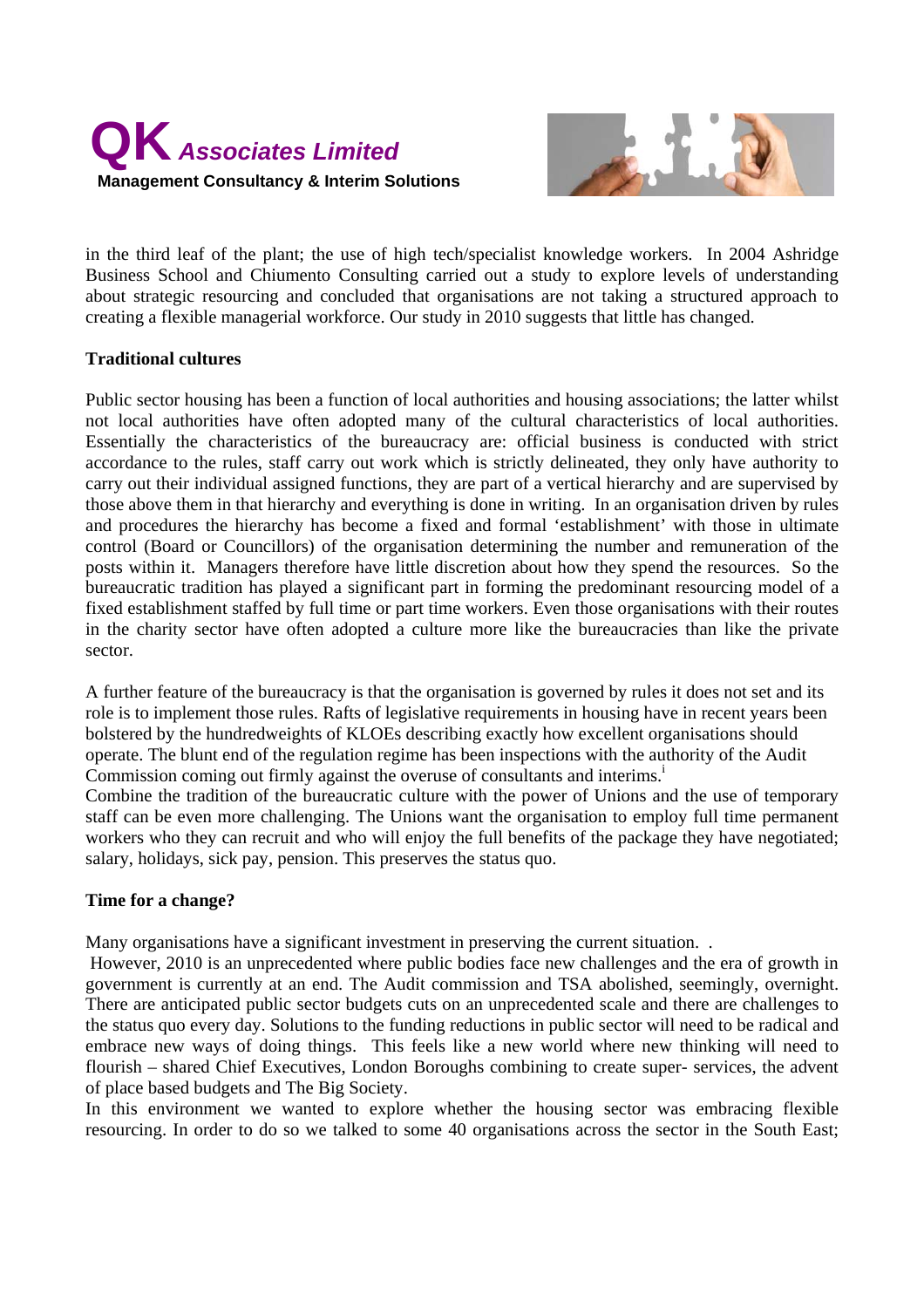



RSLs large and small, Almos, Councils both with retained stock and those without. Interviews were conducted over a 4 week period and standardised questions asked.

#### **Predictions on directly employed staff.**

Almost all the organisations spoken to were responding to pressure to reduce costs but in a variety of ways; outsourcing, Systems Thinking or other process improvements, efficiency measures brought about by the introduction of new technology, shared services between Councils or Almos. In Kent four boroughs are combing their housing service into one Almo which will produce savings through reductions in duplication. What was noticeable was across the sector there are dramatic differences in perceived need to take out cost; council's with general fund housing services are modelling as much 20% or 25% cuts and in preparation for changes in housing subsidy they and their Almo partners are being asked to manage with lower management fees. At the other end of the scale were the small/medium sized RSLs whose main concerns were the prospect of a shift in the rent increase mechanism to  $\text{CPI}^{\text{II}}$  and the future of supporting people grant but otherwise had great confidence in the business model and the business plan. So there are significant differences across the housing world and those seeking a safe berth should head for the RSLs who feel protected from the claw back of the public sector deficit.

Universally the intention of staffing reductions was to protect the customer service and take out cost from the back office and from reductions in middle management. When asked if the proposed staffing reductions were likely to impact on organisational capacity, the Councils were expressing various degrees of concern, some talked about 'being cut to the wire'; one commented that on the front line noone could be off sick as there was no capacity to cover. One Director felt that the organisation lacked enough capacity to manage the amount of change that is taking place and some suggested that there would be service reductions. However, elsewhere a Director said very clearly that the reductions were in line with the service requirements, and were not cost driven salami slices. One RSL suggested that they were reducing staff, taking out layers but remarked that this was ''flab' and unlikely to impact on services or performance, a thought echoed by some Council representatives.

The only organisations that predicted an increase in staffing were those who were hopeful of winning business in delivering services for other organisations; either other housing providers or Almos on behalf of their council or who were at the start of a Decent Homes programme. A small number of organisations have planned to take an Almo back in house or in source other services and then they predicted staff numbers were likely to increase significantly. Overall the trend will be down in numbers delivering services, many people responded saying that they would grow the business but expect the same numbers of staff to deliver the services (assisted by better IT, CRMs, etc)

#### **Are there concerns about skills shortages now?**

Generally where there are vacancies housing employers report record numbers of applications; the word 'inundated' being repeated a number of times. However the picture was not entirely consistent; some organisations, in spite of the recession in the building trade were finding it difficult to get technical staff- particularly ones who could communicate and relate well to residents. Few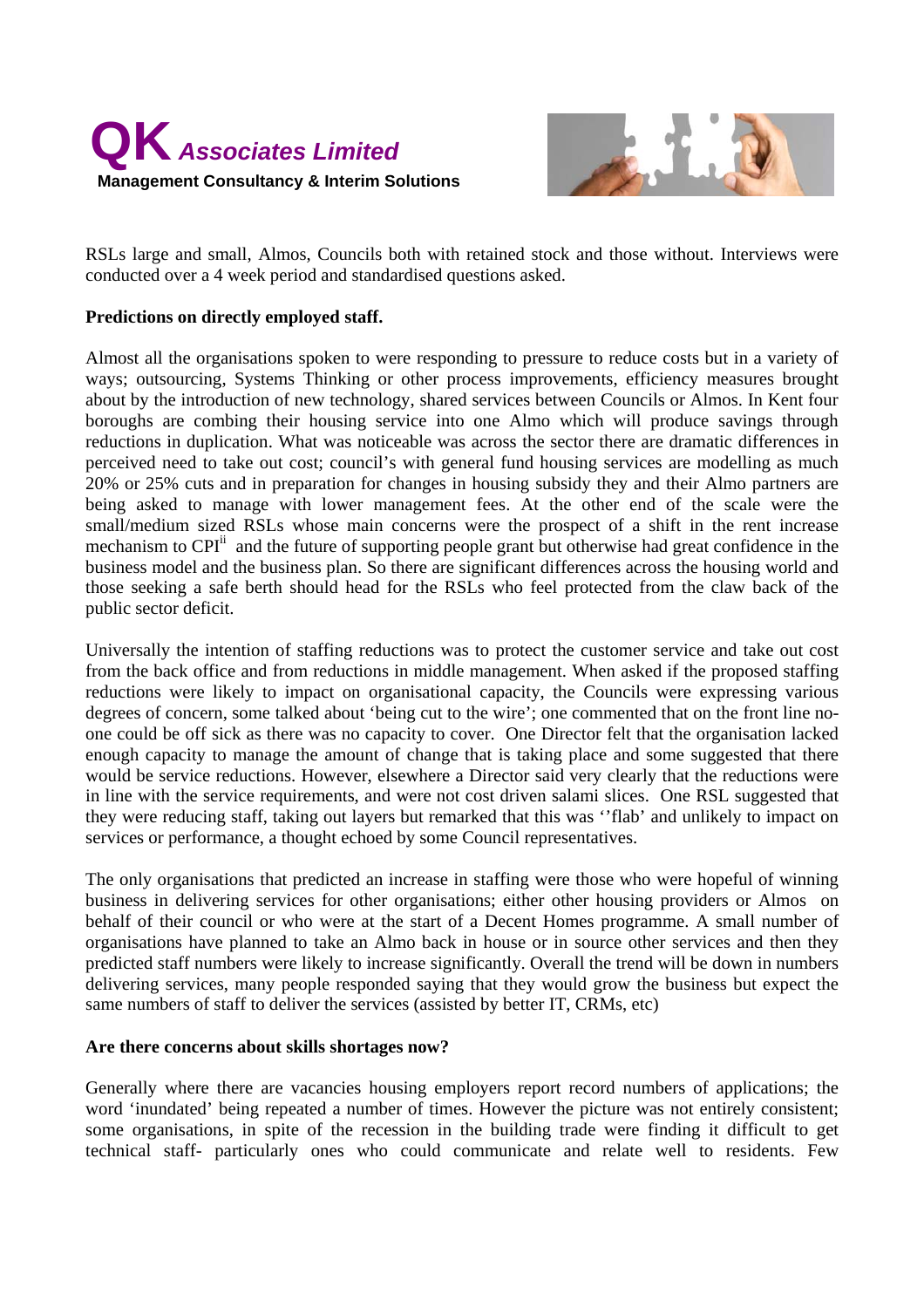



organisations whether Councils or RSls were suggesting that they were suffering from staff or skills shortages now but there was concern about whether the staff they have are flexible enough and whether they are really focussed on customers.

Perhaps surprisingly in this climate people were suggesting that there was still a shortage of development skills, this was qualified with comments about the need to be more innovative, to develop without grant, to see business development as something other than achieving additional homes through s106. Many individuals have development in their title but that in the future the activity will demand different skills and possibly be more challenging.

# **What are the skills that the sector will need in the future that are scarce now?**

Concerns about the lack of the skills that the sector will need in the future were widespread and came in a number of ways. The fact that the traditional bureaucracy does not require innovative policy makers means that in the new world, with less regulation, a number of people commented that their organisation lacked intellectual calibre or really bright people. One Chief Executive commented that in future organisations will be in a position to make choices about what they do and how they do it, (hard choices) and was concerned that the capacity to do this was limited.

One Chief Executive suggested that less regulation would lead to a reversion to a traditional audit approach and RSLs being judged on a 'use of resources' score, and expressed a concern that the sector lacks skills in financial management.

A recurrent theme was the need for people who work within a partnership environment, who understood how to operate within shared resources, people who could look outside the narrow confines of housing and understand the wider agenda for 'place'. Strong negotiation skills are required for complex multi agency deals and enlightened thinking to understand how investment in someone else's work can deliver value within your own.

Inevitably in those Councils where the commissioning model (Westminster model) is being adopted there were concerns about the calibre and quantity of people to do the commissioning and contracting. Contracts will need to be delivering the outcomes required by politicians and need to be framed in that way, contract managers need to be robust; as one person said 'the pricing of everything is volatile – we need people with good commercial antennae to know what price to pay'. Where organisations are sharing services and jointly procuring services there is a need to be able to contract in complex environment.

Several commentators were concerned about the lack of 'bright things' coming into housing management and were concerned about training opportunities. There was also a concern about the perceived inflexibility of the current workforce, 'the people we need for the future must be flexible, able to do several roles, see the tenancy as a whole and not just one dimension'. Tradesman will be required to be multi skilled and in contrast to the old bureaucratic cultures all staff will need to be able to change the way services are delivered. Perhaps by being less paternalistic, but more focused on customers, by embracing ICT, taking on more preventative work. Managers will need to learn to manage by outcomes and not inputs and beaurcratic rules. Further shortages of skills such as energy efficiency and ICT were also identified.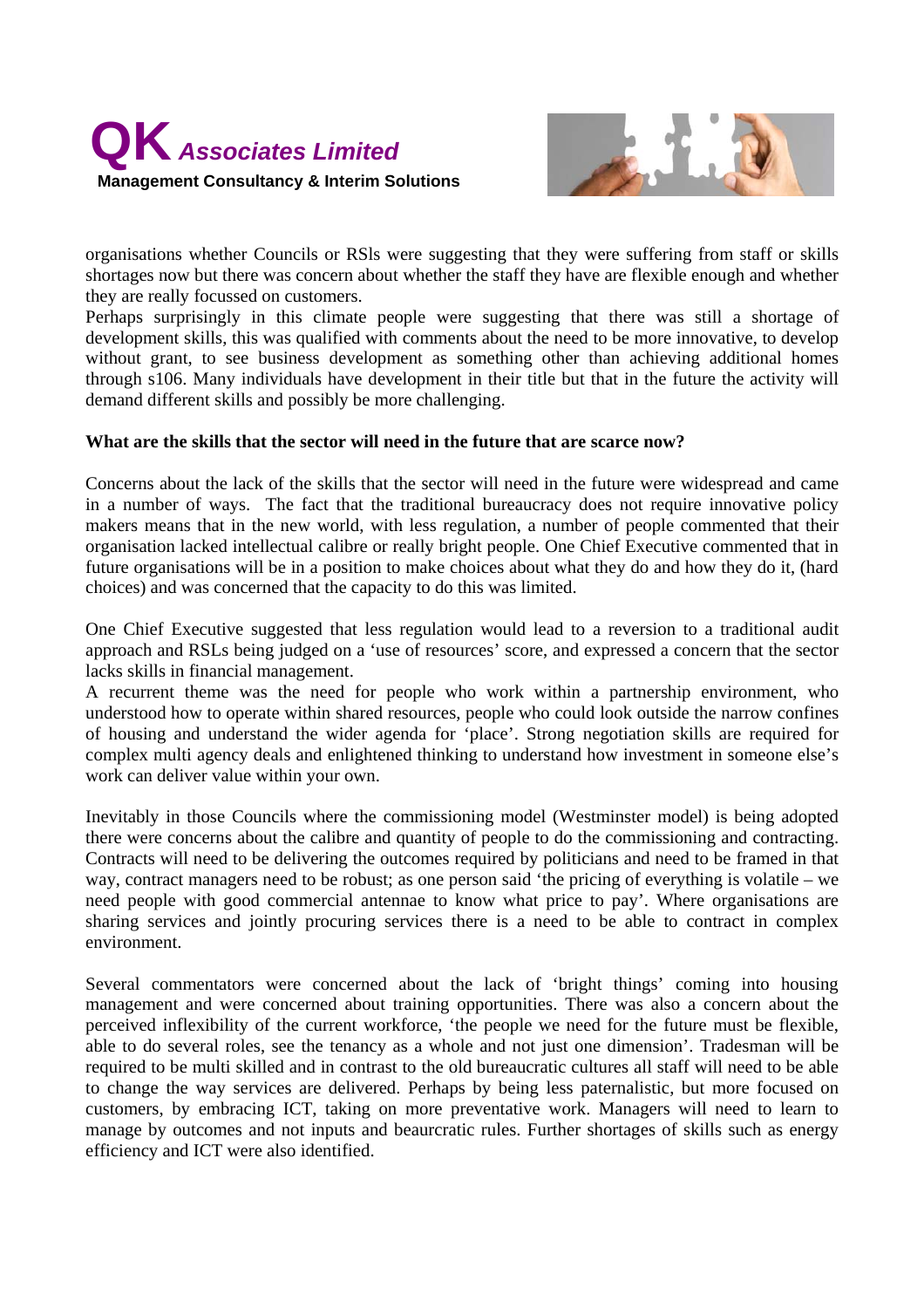



#### **Are we still wedded to the establishment model of resourcing?**

Given that many, many organisations buy in repairs services, bailiffs services and valuation quite happily, are we still wedded to a fixed establishment and salaried staff? Some of these skills shortages would absolutely lend themselves to the utilisation of a flexible resourcing solution but to what extent is the sector moving in that direction? It would appear that there is resistance to moving toward the Shamrock model for a number of reasons.

There are rumours from the interims and consultants that they have been 'axed' because of negative media interest. And in some organisations this would appear to be the case. A number of the councils that we spoke to have reduced the number of consultants and interim managers providing expertise that they lack for precisely that reason. Control mechanisms such as additional scrutiny panels, HR authorisation or senior management authorisation have been introduced to protect the organisations from media criticism. One person remarked that the title consultant has become a term of abuse. Again it is the Councils that enjoy closest scrutiny and the most pressure.

Outside councils the reasons for moving away from use of external expertise rested on arguments of cost and philosophy. One person remarked that the Board wanted to 'provide local jobs', another that employing consultants 'cut the heart out of the social purpose of the organisation'. Another remarked that the customers were very against the employment of anything other than permanent staff. Larger organisations are able to use secondments and acting up arrangements to flex the capability of any one part of the organisation.

The costs of interims and consultants were raised throughout the survey and in particular whether they represent VFM. More then one Chief Executive had demonstrated to their Board that whilst a day rate might appear high it could be less than the total cost of employing someone on a permanent contract. One Director remarked that a part time interim worker could well deliver 5 days work in the space of 3 paid days a week. On the other hand a Director with considerable commissioning experience commented that buying in services is not always cheaper, it depends how you measure the cost of the current services, what assumptions you use and how you specify what you want.

However cost and quality were consistently raised by all respondents as concerns when engaging both interims and consultants. Across the board there were negative comments about consultants 'stealing the watch and selling it back', paying for people on days rates but seeing little added value in return, consultants who manage to extend their stay within an organisation until they become part of the fixtures and fittings. Known as 'consultant creep'- the financial climate had given at least one organisation the impetus to have a 'clear out'. What purchasers want from consultants is 'guaranteed outcome for guaranteed money'. They also want something different; there were a significant number of comments about 'the same old faces' or even 'the same old faces with slightly dodgy reputations'; new thinking and significant expertise would be a real bonus.

There was also a repeated call for consultants and interims who listen, who get to grips with the culture of the organisation quickly and who can work out what will work and what won't. Some organisations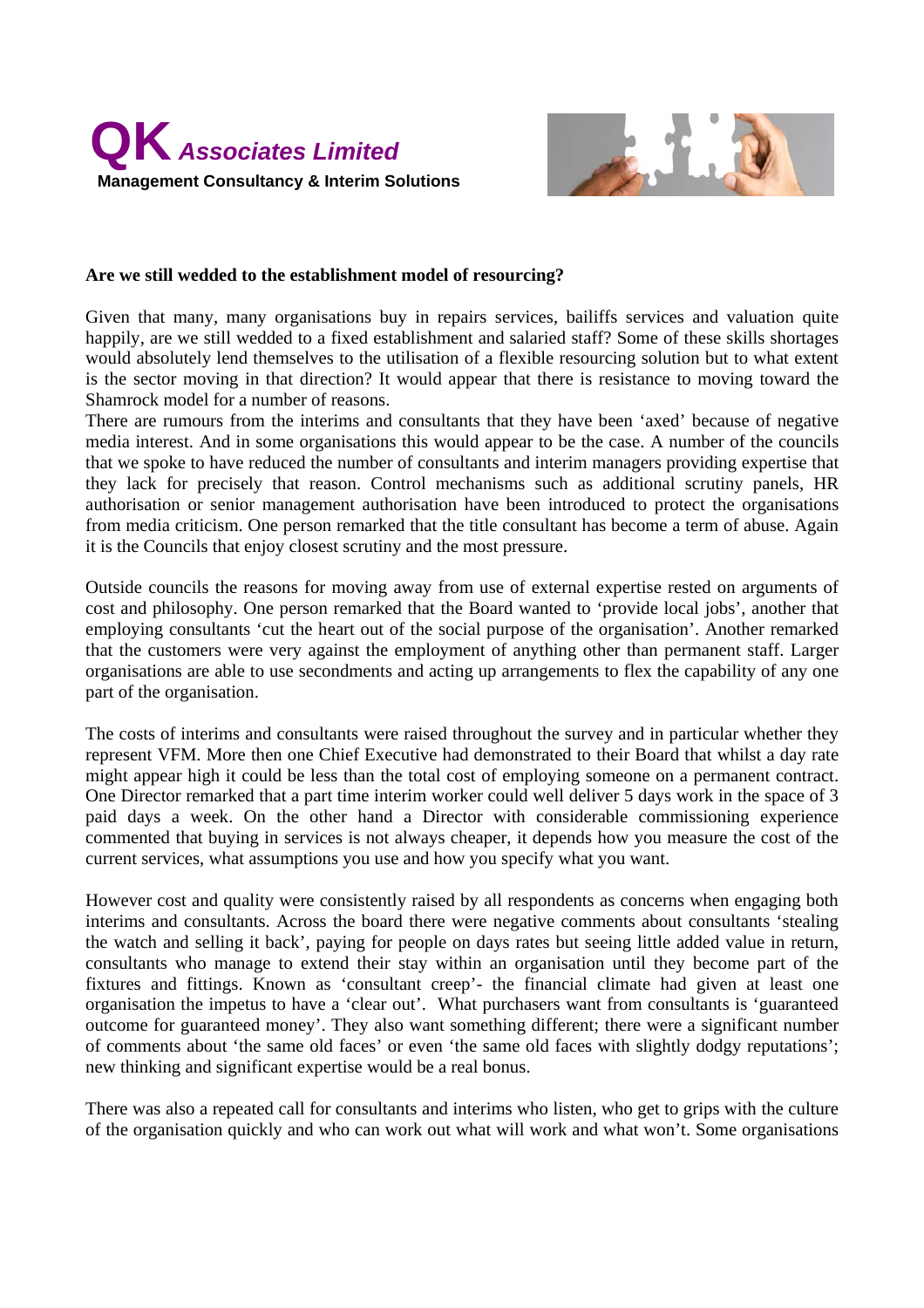



said 'we just want them to listen and do what we ask'. That seemed to refer to not 'building your part up' but also to actually appreciating what the organisation wants.

And finally the reluctance to embrace a new model of resourcing might stem from the failure of the consultants, interims or contractors to leave their knowledge behind, build real ownership to a solution, or up skill the incumbent staff.

 The cost is significant, the outcome dubious and the solution may lack ownership; is it no wonder that many Chief Executives, Boards and Members prefer 'a bum on the seat'? One Chief Executive told me that in induction he tells the new staff 'I don't just want your hearts and minds; I want your souls'. Is it any wonder that his organisation is reluctant to outsource except around the periphery?

It is clear from the research that the decision to go down a route of commissioning as much as possible is to some extent a political one, with some conservative councils adopting the model with great hopes of making reducing costs in the process. No RSL that we talked to had any aspiration to go down that route and of course the Almos are in fact the providers of those commissioned services. However some RSLs had clearly done some strategic thinking and identified that the front line housing service as core business and decided that there was scope to either save or increase skill levels by the employment of temporary expertise. Some organisations have identified particular activities that they see as suitable to outsource such a managing garages, rent collection or architects services. Several RSLs have combined to purchase a shared legal service and a group of Almos are sharing governance support whilst looking to develop this approach further. Other organisations are looking to slightly different models; one is developing a register of HR associates that can be called in to deliver some projects rather than recruiting more permanent staff.

The research demonstrated that the majority of organisations are looking a variety of ways to reduce their costs, improve efficiency, cutting out external expertise has been a quick win but may not be sustainable in the longer term. Employing people directly is expensive and the costs of releasing them from the organisation (as dismissal sometimes euphemistically known)can be costly and timeconsuming. If we want out organisations to be fleet of foot, to be able to adapt quickly to new circumstances and new opportunities then the sector needs to think carefully about the different ways this can be resourced, and 'bums on seats' is not the only solution.

What is clear is that if the sector in all its diversity is to take advantage of the expertise that lies outside the organisational walls then there has to be some improvement in the way that suppliers perform. Outcome based fees, deadlines met, consultants who walk out at the end of the agreed time period, better deals on long term placements and a much greater sense of commitment to the customer and their outcomes are all needed to create trust and confidence.

**Notes** 

This report has been generated following research across the Housing Sector between 6 Aug and 7 Sept 2010. It was carried out on behalf of QK Associates Ltd by Mary Hope, an HR professional who works within QK Associates team. QK Associates provide consultanancy and interim solutions housing sector and are committed to providing;

• Real improvement -simple but pragmatic solutions